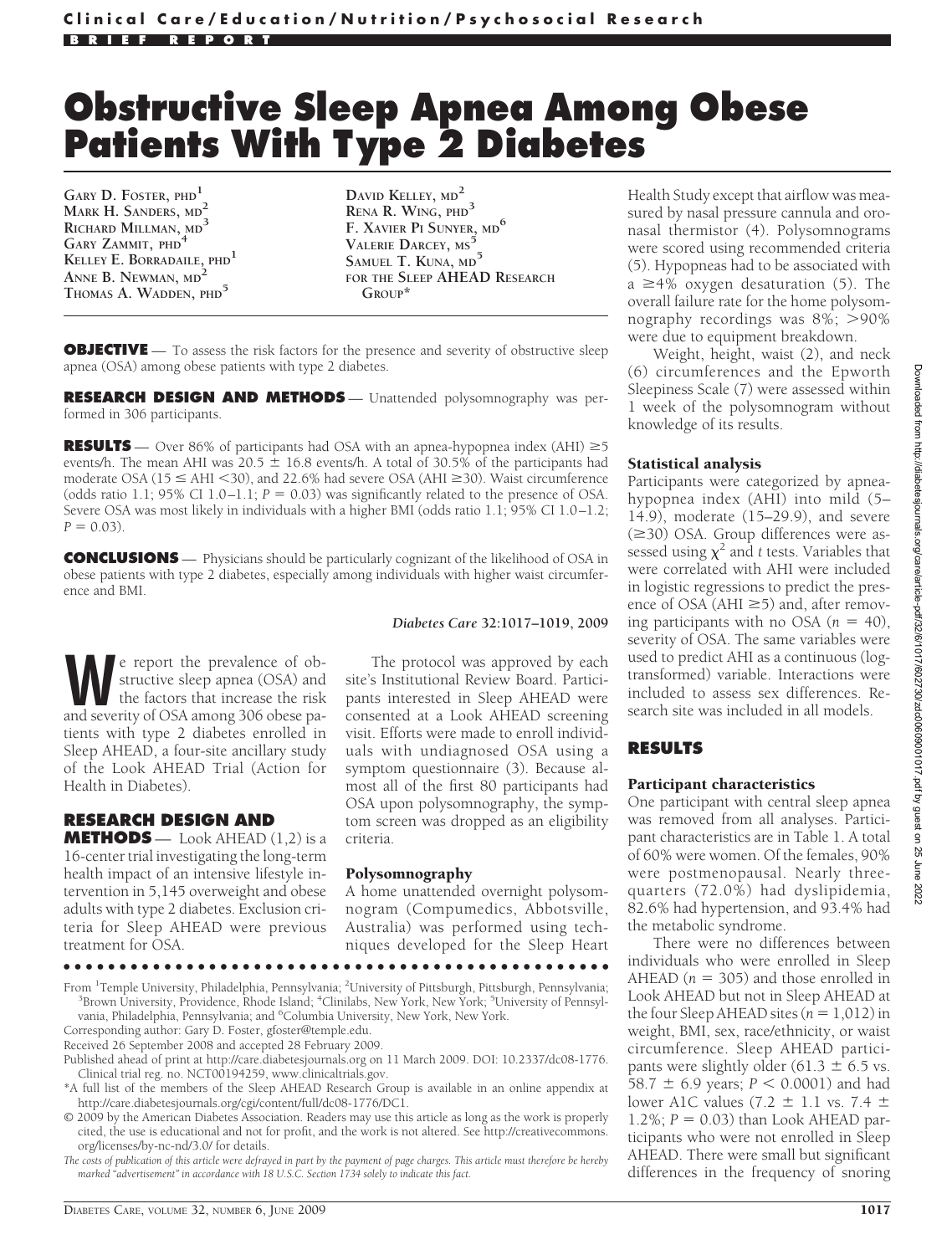# **Table 1—***Sleep AHEAD participant characteristics at baseline*

|                                               | Total Sleep AHEAD<br>participants | Sleep AHEAD<br>participants (male) | Sleep AHEAD<br>participants (female) | $\boldsymbol{P}$ |
|-----------------------------------------------|-----------------------------------|------------------------------------|--------------------------------------|------------------|
| n                                             | 305                               | 122                                | 183                                  |                  |
| Race/ethnicity (%)                            |                                   |                                    |                                      | < 0.0001         |
| White                                         | 73.0                              | 90.1                               | 61.8                                 |                  |
| African American                              | 19.1                              | 6.6                                | 27.3                                 |                  |
| Other                                         | 7.9                               | 3.3                                | 10.9                                 |                  |
| Postmenopause                                 | 90.1                              | N/A                                | 90.1                                 | n/a              |
| Age (years)                                   | $61.3 \pm 6.5$                    | $61.4 \pm 7.1$                     | $61.3 \pm 6.1$                       | 0.89             |
| BMI $(kg/m2)$                                 | $36.5 \pm 5.8$                    | $36.1 \pm 5.6$                     | $36.7 \pm 5.9$                       | 0.34             |
| Weight (kg)                                   | $101.7 \pm 18.0$                  | $110.9 \pm 16.5$                   | $95.6 \pm 16.2$                      | < 0.0001         |
| Height (cm)                                   | $167.0 \pm 9.7$                   | $175.5 \pm 7.0$                    | $161.3 \pm 6.6$                      | < 0.0001         |
| Waist circumference (cm)                      | $115.0 \pm 13.0$                  | $120.9 \pm 12.1$                   | $111.0 \pm 12.1$                     | < 0.0001         |
| Neck circumference (cm)                       | $41.1 \pm 4.4$                    | $44.4 \pm 3.2$                     | $39.0 \pm 3.1$                       | < 0.0001         |
| A1C                                           | $7.2 \pm 1.1$                     | $7.4 \pm 1.1$                      | $7.1 \pm 1.0$                        | 0.03             |
| Total sleep time (h)                          | $6.0 \pm 1.2$                     | $5.8 \pm 1.3$                      | $6.1 \pm 1.1$                        | 0.03             |
| Sleep efficiency (%)                          | $77.5 \pm 11.1$                   | $77.1 \pm 11.8$                    | $77.7 \pm 10.6$                      | 0.69             |
| Time in non-REM stages (h)                    | $4.9 \pm 1.0$                     | $4.9 \pm 1.1$                      | $5.0 \pm 1.0$                        | 0.32             |
| Time in REM stages (h)                        | $1.0 \pm 0.5$                     | $0.9 \pm 0.5$                      | $1.1 \pm 0.5$                        | 0.002            |
| Sleep time supine (h)                         | $2.1 \pm 2.0$                     | $1.9 \pm 1.9$                      | $2.2 \pm 2.1$                        | 0.21             |
| Obstructive apnea index                       | $11.1 \pm 12.8$                   | $14.2 \pm 15.5$                    | $9.1 \pm 10.2$                       | 0.008            |
| Central apnea index                           | $0.4 \pm 1.0$                     | $0.6 \pm 1.2$                      | $0.3 \pm 0.7$                        | 0.003            |
| Hypopneas with $\geq$ 4% oxygen desaturation* |                                   |                                    |                                      |                  |
| Apnea-hypopnea index                          | $20.5 \pm 16.8$                   | $24.6 \pm 18.6$                    | $17.8 \pm 15.0$                      | 0.001            |
| Hypopnea index                                | $9.0 \pm 8.1$                     | $9.8 \pm 8.3$                      | $8.4 \pm 8.0$                        | 0.16             |
| Oxygen desaturation index $(\geq 4\%)\dagger$ | $17.6 \pm 14.7$                   | $20.0 \pm 15.9$                    | $15.9 \pm 13.7$                      | 0.03             |
| Participants that spent >10% of time below    | 16.1                              | 20.5                               | 13.1                                 | 0.11             |
| 90% saturation (%)                            |                                   |                                    |                                      |                  |
| Oxygen saturation nadir                       | $81.4 \pm 8.3$                    | $81.2 \pm 7.5$                     | $81.6 \pm 8.8$                       | 0.65             |
| <b>Epworth Sleepiness Score</b>               | $7.9 \pm 4.6$                     | $8.0 \pm 4.5$                      | $7.8 \pm 4.7$                        | 0.80             |

Data are means  $\pm$  SD. \*See Ref. 5. †Based on oxygen desaturation events  $\geq$ 4% (5). REM, rapid eye movement.

 $(3.1 \pm 1.0$  Sleep AHEAD;  $2.8 \pm 1.1$  Look AHEAD,  $P < 0.01$ ) (1 = do not snore anymore, to  $4 = 6-7$  nights per week) and in those already diagnosed with OSA (7.6% Sleep AHEAD; 13.4% Look  $AHEAD, P < 0.01$ ). There were no differences in the presence or loudness of snoring or excessive daytime sleepiness. No symptoms assessed in this study predicted the presence or severity of OSA.

# Sleep-disordered breathing

Only 13.4% of participants did not have OSA, whereas 33.4% had mild OSA, 30.5% moderate OSA, and 22.6% severe OSA. Similar findings were obtained in participants who did not have a previous diagnosis of OSA and had not been prescreened based on symptoms  $(n = 202)$ . Males had a higher AHI than females. BMI, sex, and waist and neck circumference were related to AHI. Waist circumference was the only significant predictor (odds ratio [OR] 1.1; 95% CI 1.0–1.1;  $P = 0.03$ ) of the presence of OSA (AHI  $\geq$ 5). Independent of other variables, a

1-cm increase in waist circumference was associated with a 10% increase in the predicted odds of the presence of OSA  $(AHI \ge 5)$ .

In participants with AHI  $\geq 5$  (*n* = 264), BMI was the only significant predictor of severe OSA (OR 1.1; 95% CI 1.0– 1.2;  $P = 0.03$ ). Independent of other variables, a 1-unit increase in BMI was associated with a 10% increase in the predicted odds of severe OSA. Sex approached significance. Males were 2.2 times more likely to have severe OSA than females (OR 2.2; 95% CI 0.9–5.3; *P* 0.08). In the full sample  $(n = 305)$ , waist circumference was the only statistically significant predictor of continuous AHI  $(\overline{\beta} = 0.02, \overline{95\% \text{ CI } 0.01 - 0.03; P = 0.04}).$ None of the interaction terms was statistically significant.

**CONCLUSIONS** — The most remarkable finding of this study is the exceedingly high prevalence of undiagnosed OSA (86.6%) among obese patients with type 2 diabetes. These data

were suggested by earlier studies of smaller samples and/or that used less than full polysomnography to assess AHI (8– 10). Equally alarming is the unequivocally elevated mean AHI (20.5  $\pm$  16.8) of this group and that 22.6% of participants had severe OSA. Even though obesity, age, and menopause are known risk factors for OSA (11–13), the extraordinarily high rates of undiagnosed and severe OSA in this cohort are remarkable. Given the similarities between the participants in Sleep AHEAD versus Look AHEAD (but not in Sleep AHEAD), our results do not appear to be secondary to a selection bias. Potential links between OSA and type 2 diabetes have been recently reviewed (14). Definitive conclusions about the prevalence of OSA among individuals with type 2 diabetes require a control group without diabetes.

The second major finding was that waist circumference was the only significant predictor of the presence of OSA  $(AHI \ge 5)$  (15). The failure of neck circumference and BMI to contribute to the